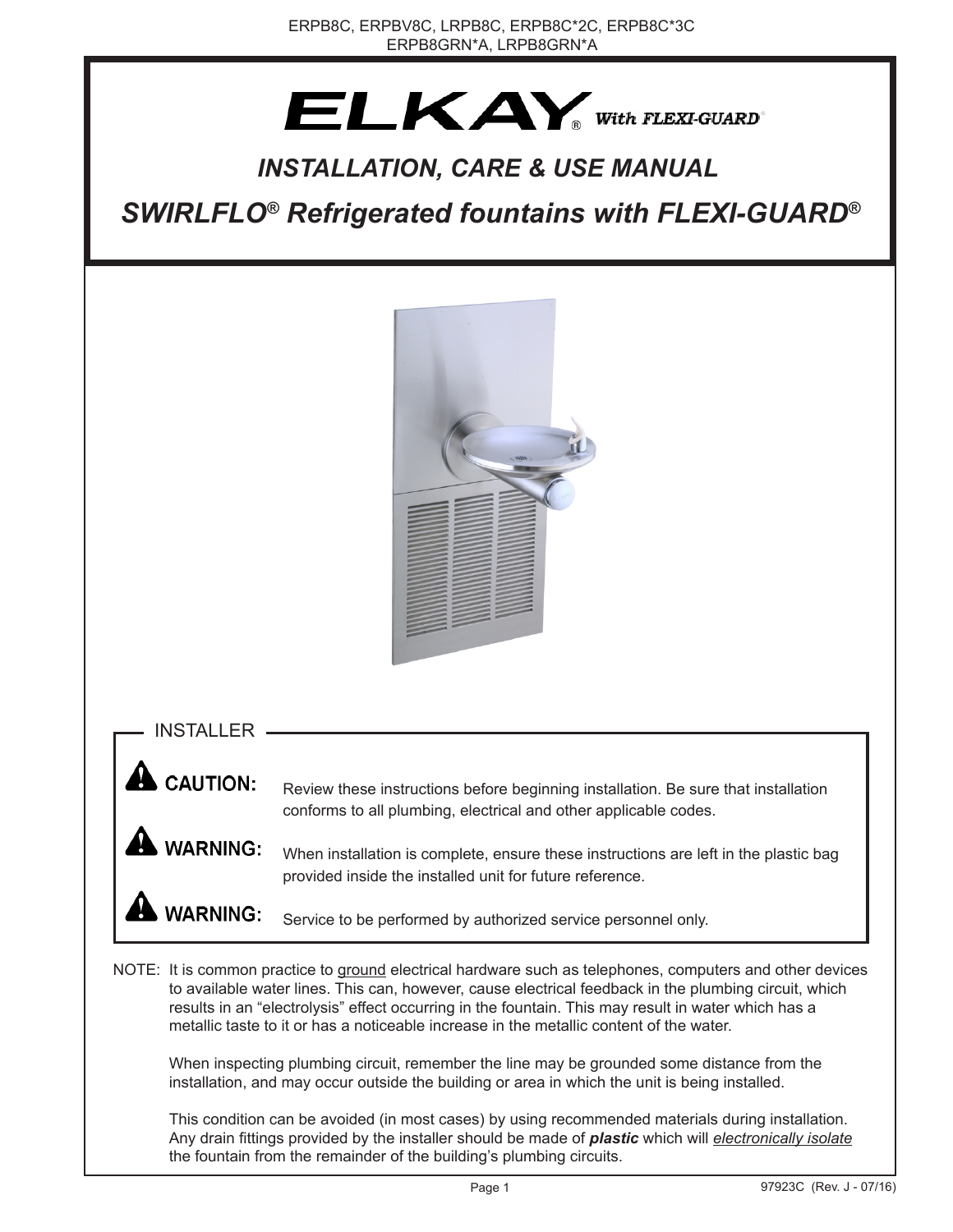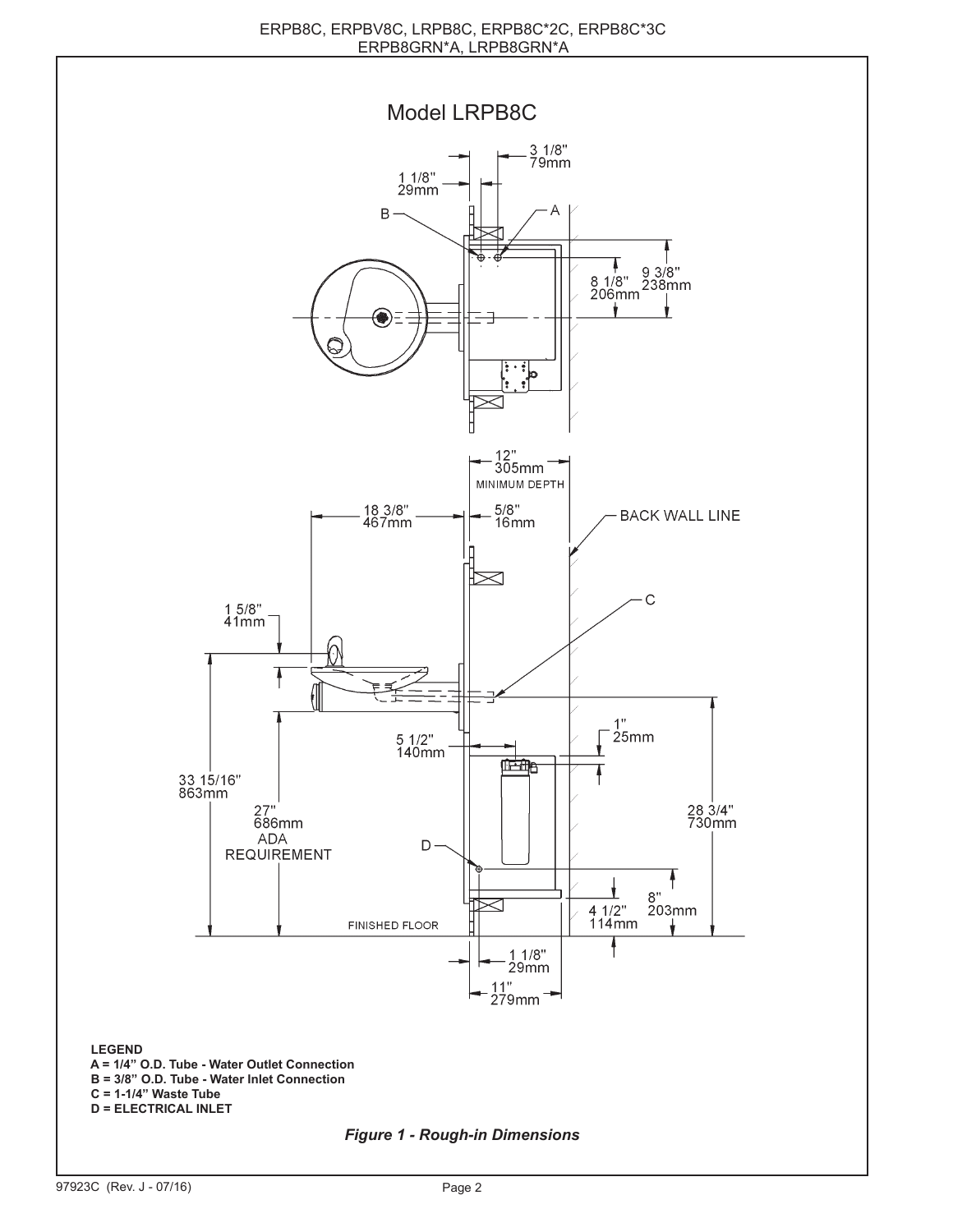# **Note: Danger! Electric shock hazard. Disconnect power before servicing unit.**

Uses HFC-134A refrigerant



*Figure 2 - Chiller Installation*



*Figure 3 - ERPB Tube Routing*



#### REQUIRED TOOLS AND MATERIALS

 These tables show special tools and/or additional materials (not provided) which are necessary to complete installation of these units:

#### **Special Tools**

| TAM | <b>Description</b> | <b>Quantity</b> |
|-----|--------------------|-----------------|
|     | MUUN               |                 |

#### **Additional Materials**

| <b>Item</b> | <b>Description</b>         | Quantity |
|-------------|----------------------------|----------|
|             | Unplated copper inlet pipe |          |
|             | Service Stop               |          |

 1. **Install chiller:** Remove front panel of chiller. **Remove and discard cardboard inner pack from between compressor and side panel.** Slide chiller onto the shelf and position it to the left as per dimensions in Figure 1.

 **Note:** Building construction must allow for adequate air flow on both sides, top and back of chiller. A minimum of 4" (102mm) on both sides and top is required. See chiller installation for additional instructions.

- 2. **Make** water supply connections. Install a shut-off valve and union connection to building water supply (valve and union not provided). Turn on water supply and flush the line thoroughly.
- 3. **ERPB Models:** Make connection between remote chiller and building supply line. Inlet port is marked on the chiller (1/4" O.D. copper tube). Bend the copper tube (provided) at an appropriate length from chiller to opening in frame. Install the in-line strainer (provided with chiller) by pushing it until it reaches a positive stop, approximately 3/4" (19mm) on the marked chiller inlet port. Connect building supply line to strainer. (See Figure 3)

 **Caution:** DO NOT SOLDER tubes inserted into the strainer as damage to o-rings may result.

 4. **LRPB Models:** Mount filter head assembly to side of chiller (See Figure 4). Make connections between filter and building supply line (3/8" O.D. tube not povided). Inlet port is marked on the chiller (1/4" O. D. copper tube). Install a 1/4" x 1/4" union (provided) on the marked chiller inlet port. Insert the 1/4" poly tubing (provided) into the fitting on filter and connect the union to the chiller. (See Figure 4)

> **Caution: DO NOT SOLDER tubes inserted into the strainer as damage to o-rings may result.**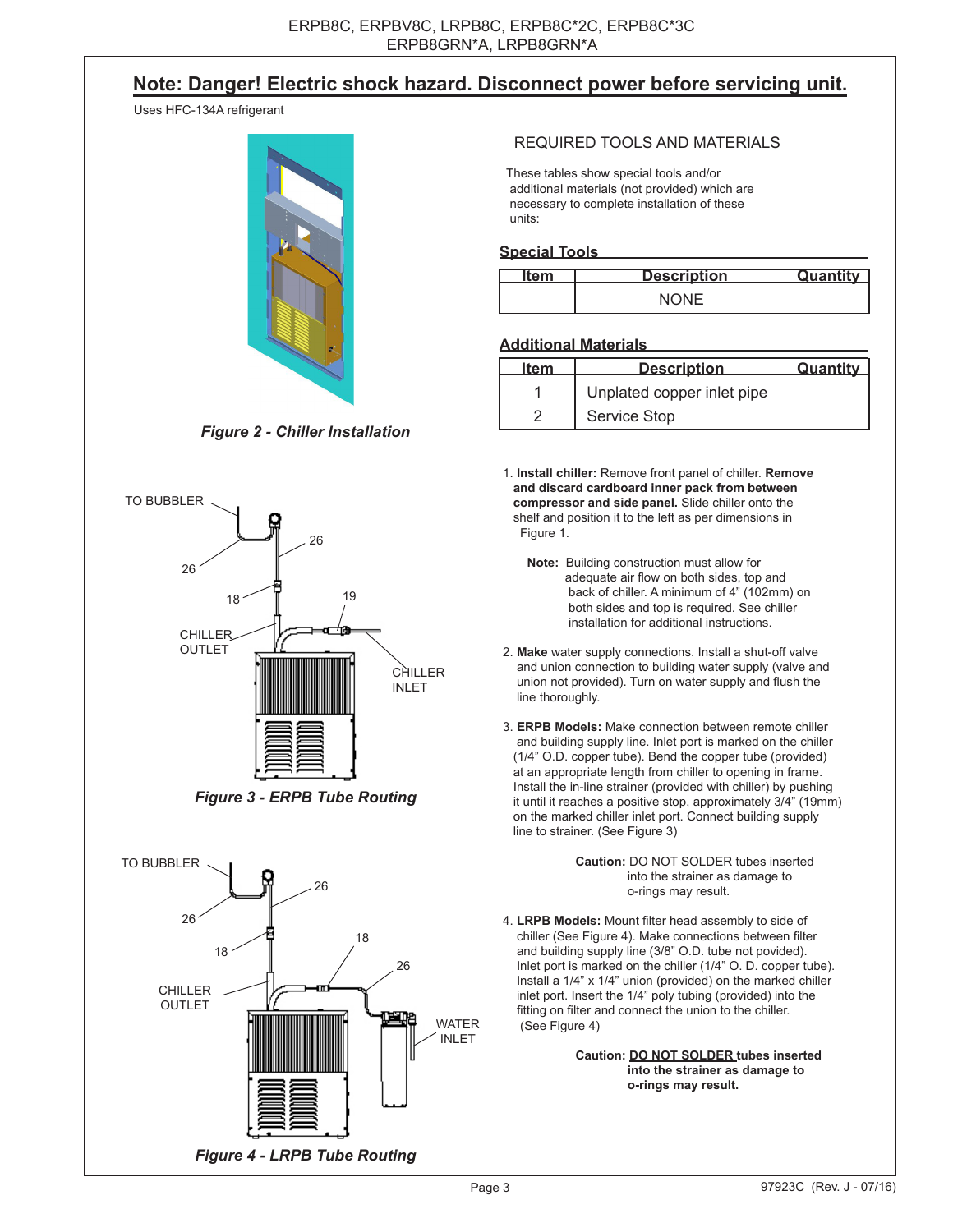

*Figure 5 - Upper Panel Installation*



View From Rear

#### *Figure 6 - Fountain Installation*



*Figure 7 - Lower Panel Installation*

- 5. **Hang** the upper panel on the mounting frame hanger. Be sure that the panel is engaged with hanger at the top of frame before releasing it. Align holes in the panel with holes in the mounting frame. Install two (2) #10-24 x 5/8" (16mm) screws (Item 11 - Figure 5) in holes and tighten securely.
- 6. **Install** the fountain. Remove the screw (Item 12) from cover plate (Item 16) and slide cover plate toward basin. Mount the fountain to the upper panel and frame with (4) 5/16" x 1" (25mm) long bolts (Item 27), bracket (Item 9) and nuts (Item 8) provided. Tighten securely. **Brackets (Item 9) must be installed as shown to properly support fountain.** (See Figure 6)
- 7. **Attach waste tube** (1-1/4" O.D.) to 1-1/4" O.D. slip trap (provided by others).
- 8. **ERPB Models:** Make connections between remote chiller outlet tube and fountain. Outlet port is marked on the chiller (1/4" O.D. copper tube). Install a 1/4" x 1/4" union (provided) on the marked chiller outlet port. Insert the 1/4" poly tubing coming from the fountain into the union. Turn on the water supply and check for leaks.



 **LRPB Models:** Make connections between remote chiller outlet tube and fountain. Outlet port is marked on the chiller (1/4" O.D. copper tube). Install a 1/4" x 1/4" union (provided) on the marked chiller outlet port. Insert the 1/4" poly tubing coming from the fountain into the union.

 **CAUTION:** DO NOT SOLDER tubes inserted into the strainer as damage to o-rings may result.

- 9. **These products are designed to operate on 20-105 PSI supply line pressure.** If inlet pressure is above 105 PSI, a pressure regulator must be installed in the supply line.
	- **CAUTION:** Any damage caused by connecting these products to a supply line with pressure lower than 20 PSI or higher than 105 PSI IS NOT covered under warranty.
- 10. **Make electrical connections to the chiller.** See chiller instructions.
- 11. **Check stream height from bubbler.** Stream height is factory set at 35 PSI. If supply pressure varies greatly from this, remove push button (Item 3 - Figure 11) and adjust the screw on the regulator (Item 4 - Figure 11). To remove push button, remove set screw from bottom of sleeve (Item 6). Insert a small punch in screw hole and push up while grasping the push buttom and pull forward removing the push button. Clockwise adjustment will raise stream height and counterclockwise movement will lower stream height. For best adjustment stream should hit basin approximately 6-1/2" from the bubbler. Reassemble push button by pushing in on button until the push button catches in the sleeve. Reinstall the setscrew (Item 6) in the sleeve (Item 17).
- 12. **Mount lower panel.** Loosen the two (2) #10-24 x 5/8" (16mm) screws (Item 11 - Figure 6) at frame bottom lip. Slide upper tongue of lower panel under lower edge of already installed upper panel. Tighten previously loosened screws securely. (See Figure 7)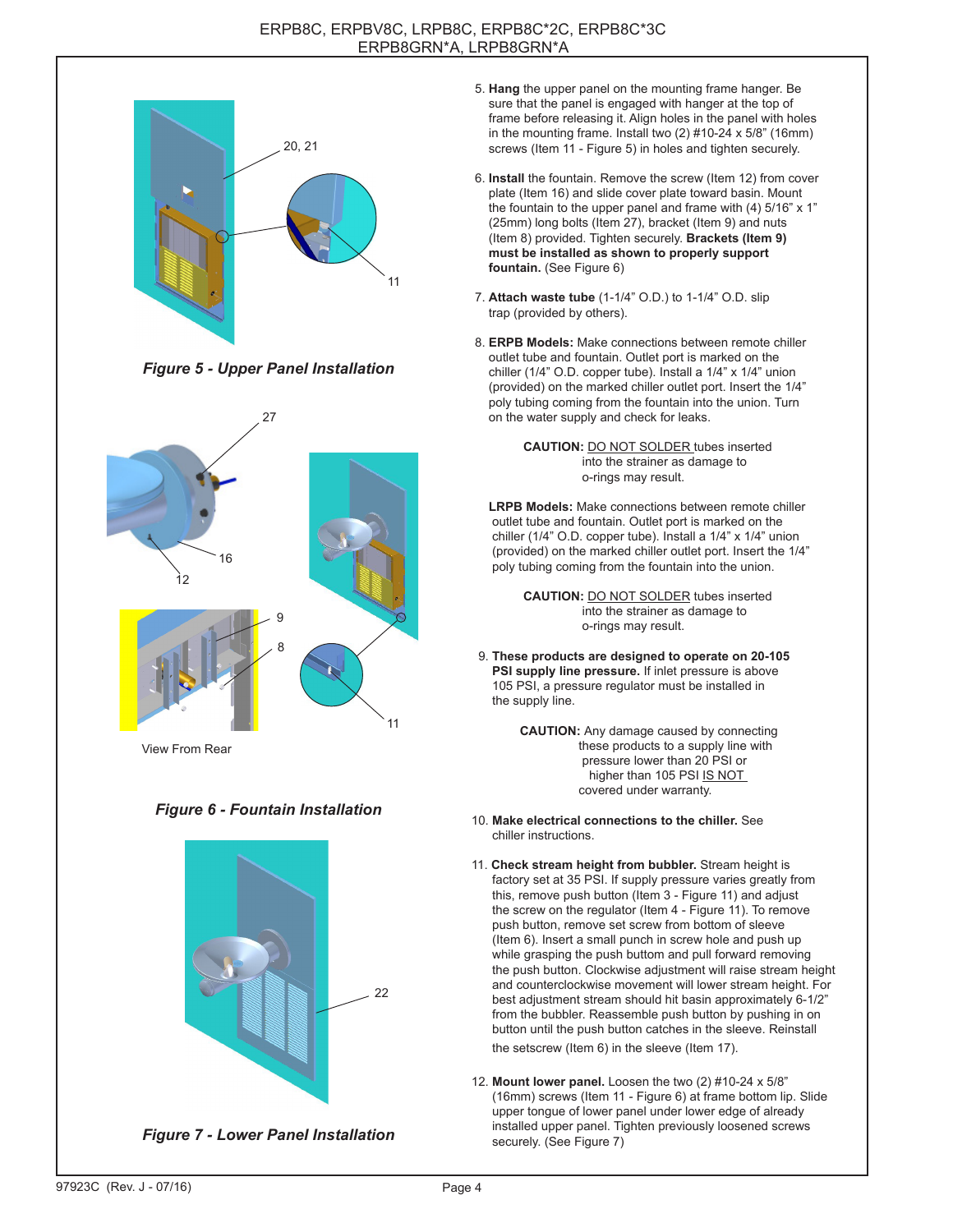#### ERPB8C, ERPBV8C, LRPB8C, ERPB8C\*2C, ERPB8C\*3C ERPB8GRN\*A, LRPB8GRN\*A

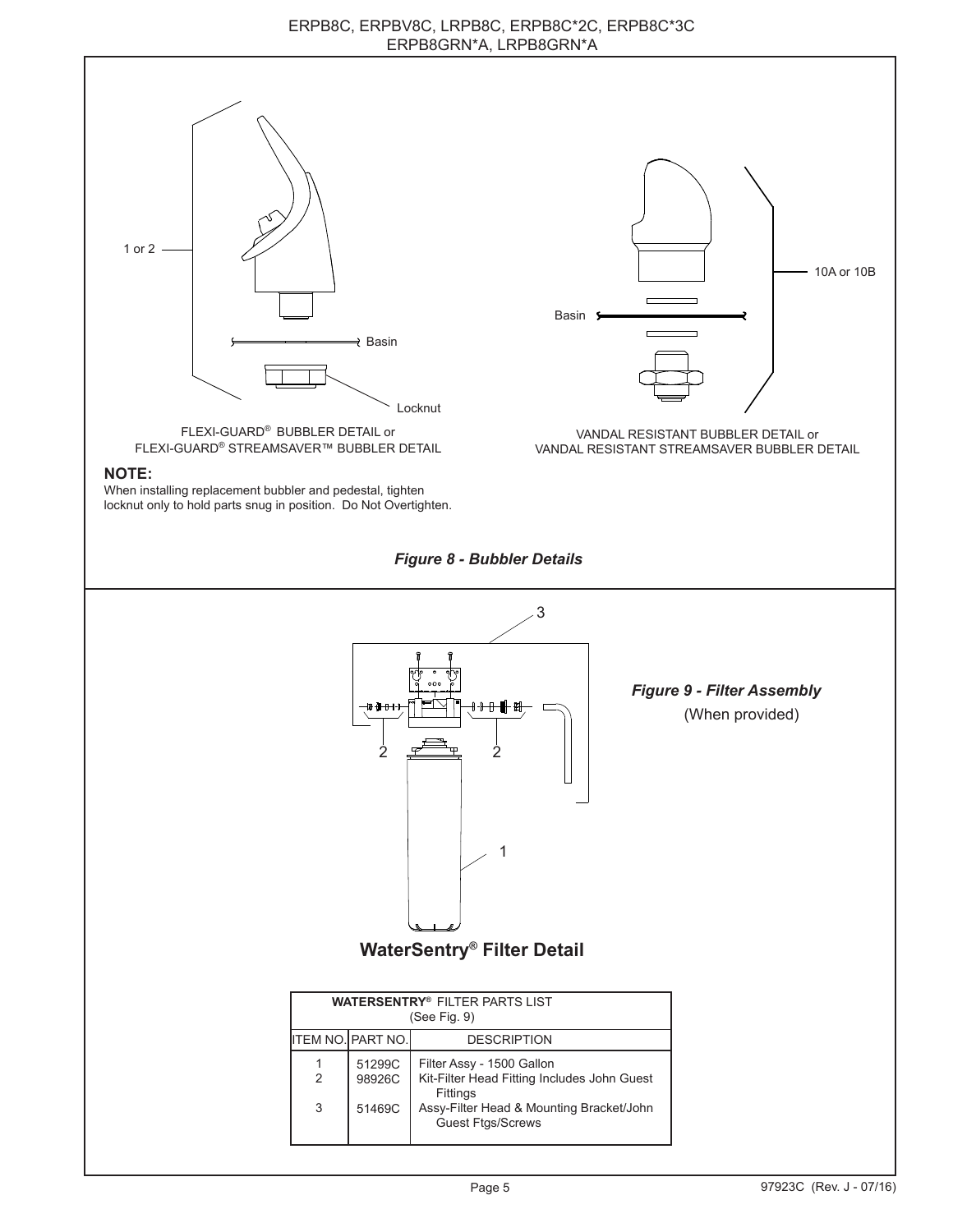





*Figure 11 - Push Button Assembly*